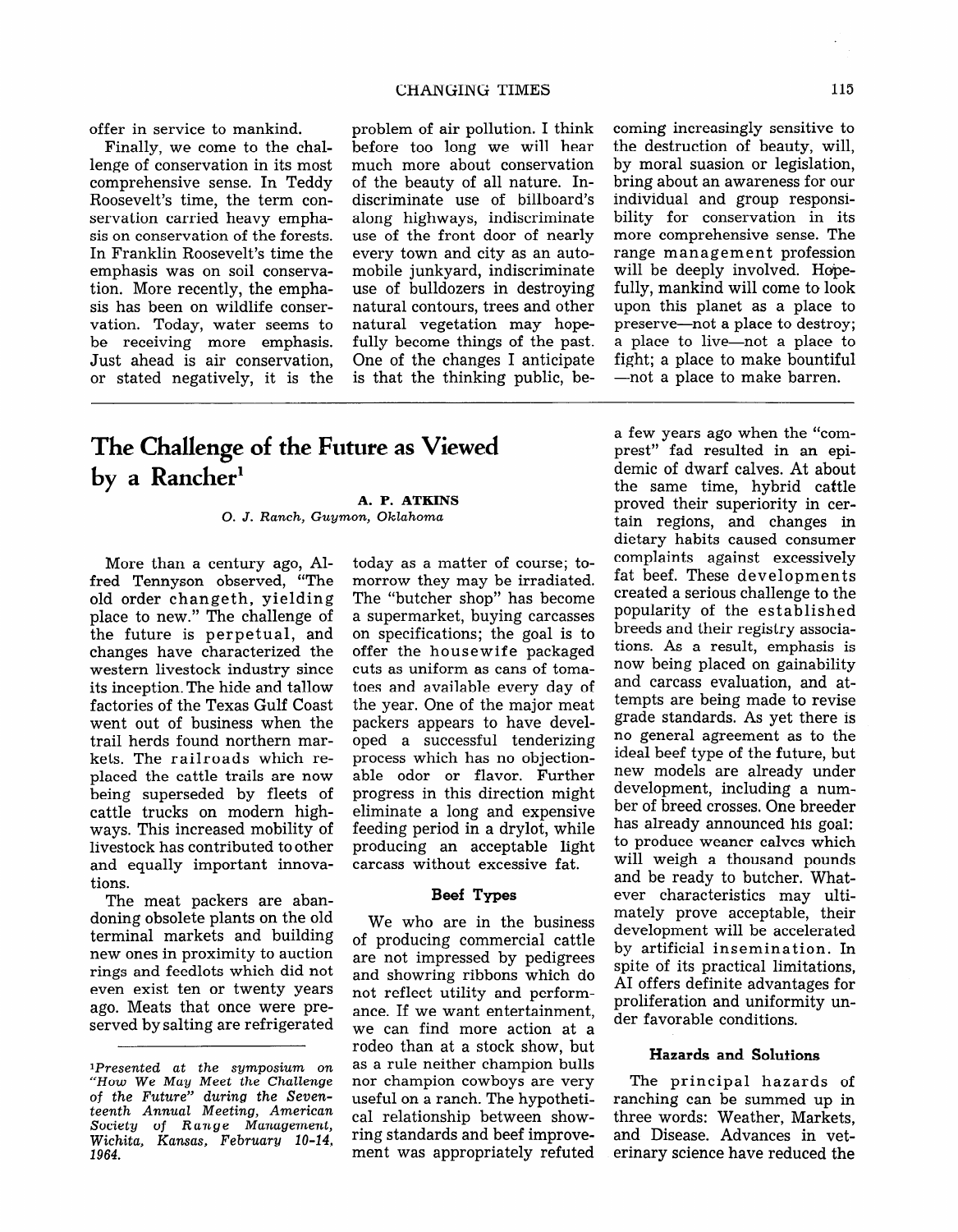disease hazard to third place. Fluctuations of the cattle market can result from many causes, including the size of the consumer's paycheck, and the competition of other foods; fundamentally it is a matter of supply versus demand for a perishable commodity. Weather is our greatest hazard because it directly influences the amount of our product as well as the price we receive.

This business of converting grass into beef, as I have known it, is a wonderful occupation in the years when blizzards don't hit you at calving time, and when it rains just when you need it for grass or wheat pasture. Those are the years when the extra pounds cover up mistakes in management, and even cattle which were bought too high can show a small profit. Those are the years when bankers are friendly people and everybody on Main Street buys a pair of boots and gets into the cattle business.

But there are also the years that we don't like to talk about except to brag that we lived through them. Every experienced cattleman is familiar with the consequences of drouth in terms of stunted grass, underweight cattle, depressed markets, and astronomical feed bills. Unfortunately, the difference between a short "dry spell" and a drouth is only the cumulative effect, and by the time you can definitely identify a real drouth, it is too late to prepare for it.

Every experienced rancher finds solutions for the practical problems of his particular area. They may not be the best solutions, they may not be successful in some other area, and they may not even be accepted by some of his neighbors. My own suggestions and predictions are offered with no pretense of infallibility, but with the conviction that satisfactory progress in range management can only be achieved through the combined experience

and knowledge of all participating vocations.

I have found that acquiring a ranch is something like getting married. In either instance a man finds that he has to make some concessions to fit the individual case, and only personal experience can provide a successful formula for a satisfactory relationship.

As a general rule, I prefer to stock tall grass with cows and short grass with calves and yearlings. While readily admitting that there are many successful exceptions to that theory, my reasoning is this: a cow's paunch has the capacity to handle coarse forage with a relatively low nutritivevalue. By contrast, a small animal requires a more concentrated ration. In time of drouth and feed shortage, little cattle have a considerable advantage.

It's been a long time since I have heard anyone in this organization apply the term "normal" to anything connected with the Great Plains. I hope we will continue to regard that adjective with the suspicion which it deserves, and recognize that nothing is normal about our climate except an extreme variation of conditions. Under good management, forage production on our ranges can vary at least 50% because of the amount and distribution of rainfall. Statistical averages have no relationship to specific years. They remind me of the non-swimmer who was six feet tall and who tried to wade across a river whose average depth was only four feet. The actual depth varied from one to seven feet, and he drowned in the seven foot area. I think there is general agreement in this group that the key to successful management of our ranges is flexibility combined with a consistent policy of keeping a reserve of grass. It must be admitted that this places a severe handicap on the small operator with limited resources.

I suggest that his handicap is intensified if he insists on "marrying" a herd of cows. This type of stockman is the first to suffer from drouth, and his winter feed bill often equals or even exceeds the value of a calf crop. If I were a county agent or an SCS planner, I think I would recommend to many small operators the substitution of weaner calves, varying in number according to available forage. Calves should produce more pounds of beef per acre, and an adjustment of numbers would be easier to achieve.

While it is generally assumed that the quality of our cattle has improved over the years, we still have a lot of cattle that are commonly referred to as "plain." When I was an Animal Husbandry student, I got the impression that plain cattle were in some way socially unacceptable, and were expected to disappear like the longhorns. Now, forty years later, they are still available in quantity, and while their lighter weaning weights and lower price per pound would indicate that they are financial liabilities to their breeders, these same characteristics frequently make them attractive to growers and feeders who are more interested in profit than appearance. A competent buyer can put together a drove which will make excellent gains and satisfactory grade. Perhaps they are better cattle than the plain cattle of forty years ago, but they are still plain cattle by comparison, and I suspect that many of us will find them useful for some time to come. There might be an analogy in the careers of Tiffany and Woolworth, both of whom have been successful in selling jewelry, although to different clienteles.

#### Other Land **Values**

In addition to the production of livestock, our grazing lands are valuable watersheds. Many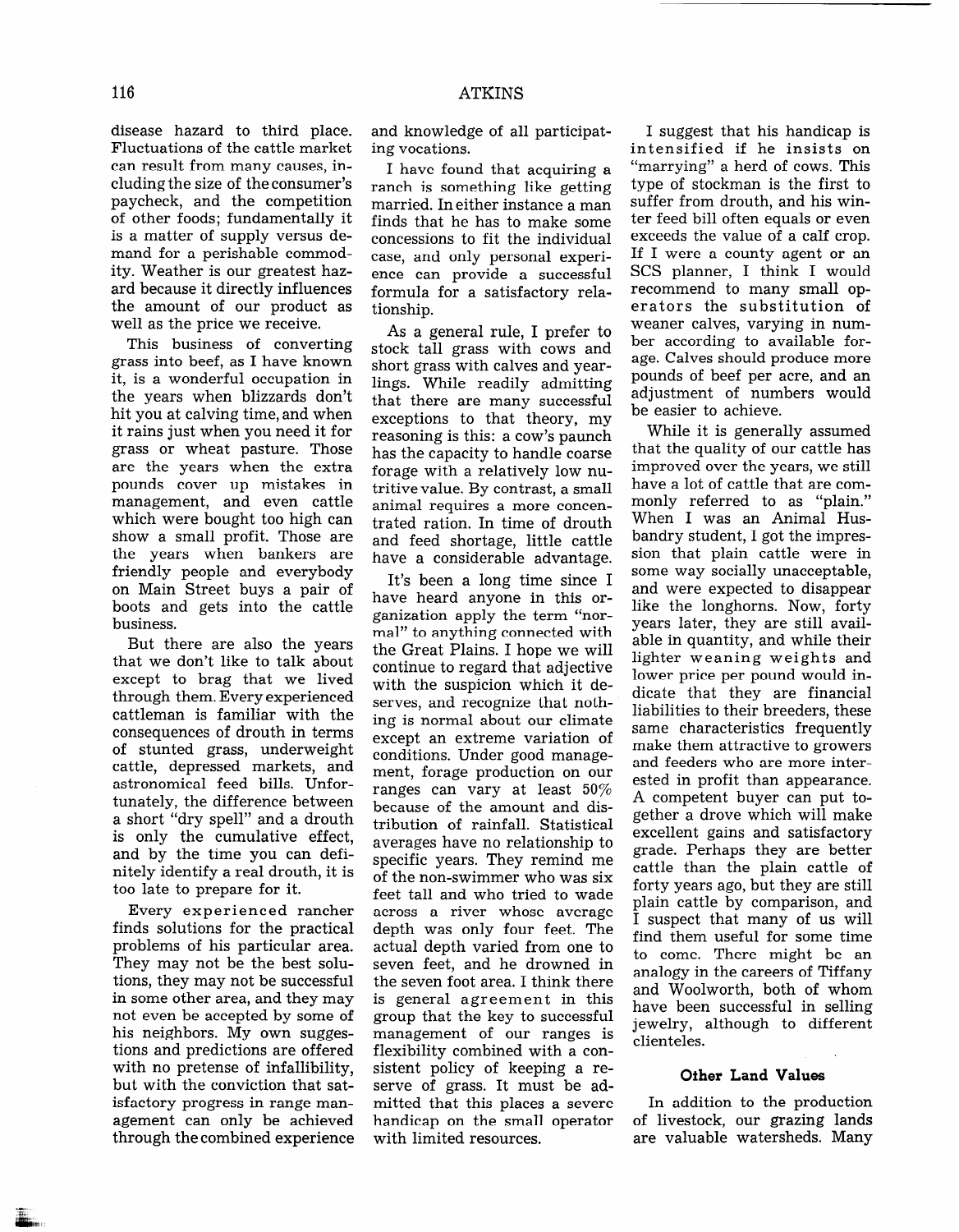of them are sources of lumber, petroleum, and an assortment of minerals. As recreation areas, they attract hunters, fishermen, and tourists. Increasing competition for the use and control of grazing lands can be anticipated, and the rancher must expect to pay a high price, either in investment and taxes, or in rent, in order to stay in business.

However natural and proper the desire of urban people to enjoy unlimited access to "The Great Outdoors", we are beginning to realize that there isn't enough outdoors left to accommodate our expanding population. As an indication, one area in Oklahoma which was opened to deer hunting last fall reported hunters at a rate of something like one to every six acres. In about one more generation, I expect public hunting, as we know it, to be abolished. Big game will be confined to park areas, for exhibition only. Bird hunting will be largely limited to private preserves. The transition will be prolonged and painful, but it appears inevitable. It will be difficult to dispel illusions created by long exposure to wild west novels, television serials, and rodeos. Wildlife organizations will continue to resist the posting of privately owned lands, and will stoutly defend the multiple use policy of public land administration as long as hunting and fishing enjoy a privileged status. They will receive encouragement from well financed and politically powerful commercial interests, including Chambers of Commerce, motels, service stations, and suppliers of guns, fishing tackle, and camping equipment.

Perhaps the Livestock Associations could profitably devote more attention to public relations in order to increase respect for landowners' legitimate rights and property. Ignorance and carelessness on the part of even a small minority of "sportsmen"

make it difficult for the most generously inclined ranchers to reach a reasonable accommodation of interests. On the OJ Ranch, which consists entirely of deeded land, we encouraged some of our neighbors to organize a sportsman's club. We agreed to allow them exclusive hunting and fishing privileges in return for their help in policing the ranch. This appears to be a satisfactory arrangement under our circumstances, although manifestly impractical in many cases.

Eventually, I think the sheer pressures of population and economic values will determine the outcome, and hunting and fishing will become very expensive pastimes which relatively few people will be able to enjoy.

#### **Research**

The transfer of agricultural land into non-productive uses is proceeding at an estimated rate of a million acres per year. Obviously, if our grazing lands are to furnish their share of the nation's increasing food requirements, there will be demands for expanded and accelerated range research. Before knowledge can be taught and applied, it must first be discovered. I would like to suggest in all friendliness to you who are engaged in range research that you avoid redundant and unnecessary repetition. For instance, I see no reason for continued experiments designed to emphasize stocking rates. It seems to me that the very considerable amount of excellent work which has already been done along this line has demonstrated that it is impossible under our climatic conditions to recommend a consistently proper rate of stocking expressed in acres per animal unit.

The commonly used terms "light", "moderate" and "heavy" describe the degree of use, but until we are able to predict the amount and seasonal distribution of rainfall, I refuse to accept anybody's statement that X number of acres stocked with Y number of cattle for Z number of months will result in moderate grazing or proper use. The emphasis should not be on the number of cattle, but the degree of use. Whether X acres should be stocked with more or less than Y cattle for more or less than **Z**  months is not nearly as important as: 1. Recognizing the symptoms of overuse, and 2. Being prepared to take appropriate action when necessary.

Failure on either count will inevitably result in a depleted range and unsatisfactory cattle gains. The condition of the grass should tell the alert operator when it is time to either move or sell cattle until he gets his numbers in balance. I'm confident that every experiment station in the Great Plains has accumulated plenty of evidence to prove that overgrazing is unprofitable. Now let's concentrate on ways to make more money without overgrazing.

I suggest that we need more research with regard to concentrated pasture supplements. The amount and variety of commercial mixtures now being sold in competition with the standard cottonseed and soybean feeds are evidence of a demand for improved supplements to balance the seasonal deficiencies of range forage, and newly developed chemical compounds offer plenty of choices for experimental work.

The abundance of grain sorghums produced on the Great Plains in recent years has encouraged a number of ranchers to try to find a profitable use for them in winter rations for weaned calves on native grass. On our ranches, we are currently using a mixture of approximately three pounds of rolled grain, 3/4 pound of 50 percent soybean meal, and  $\frac{1}{2}$  pound of salt per head per day in self feeders. Our experience with a straight salt-